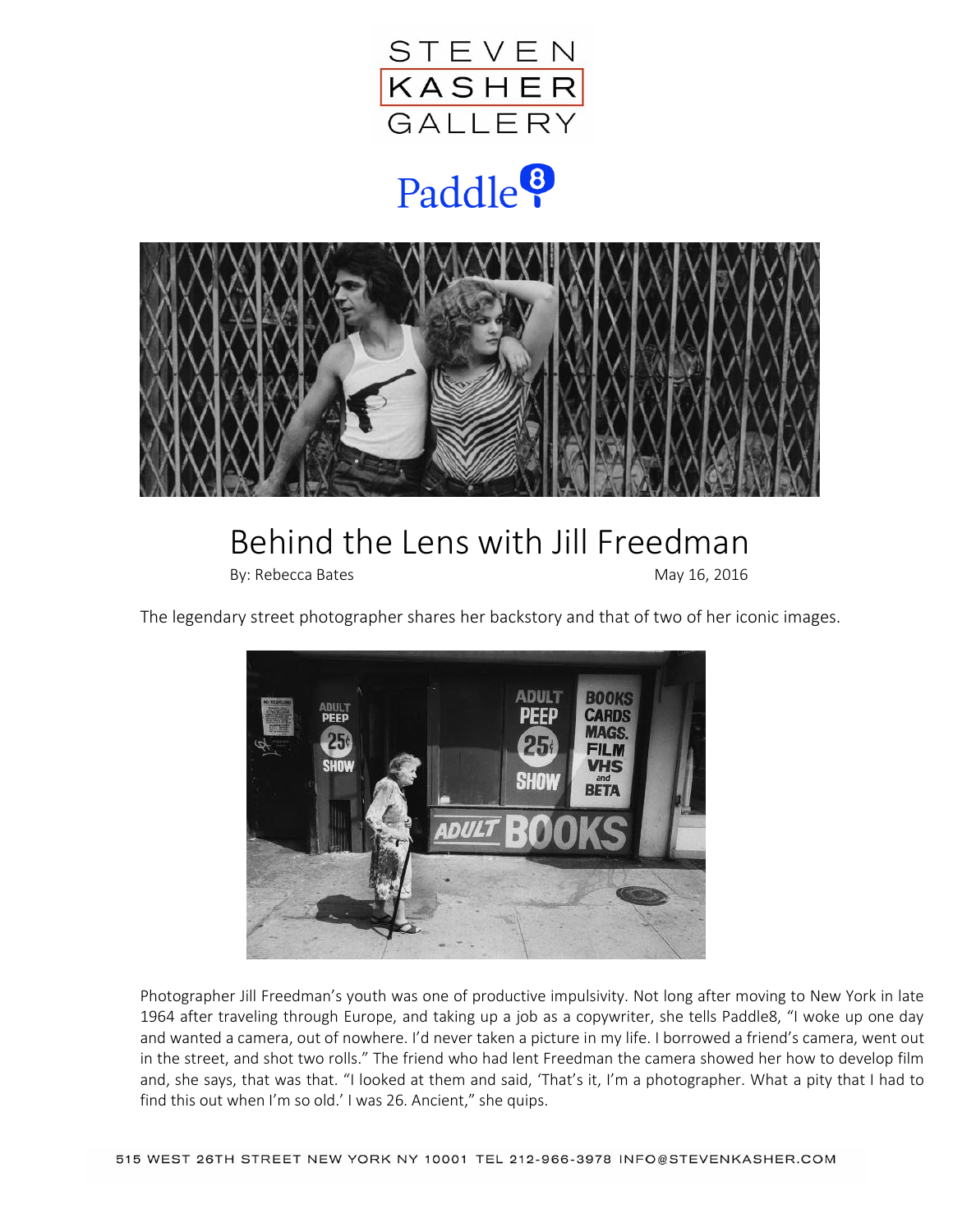

Ancient? Of course, not. But even by 26, she'd already led the sort of adventurous life that's the stuff of midcentury travel novels. "I graduated college in June 1961, and I took the first ship leaving for Israel after my last final," Freedman says. "When I was in college, we had a little jazz group—piano, bass, tenor sax, and me, the girl singer. In Israel, I lived and sang. When I ran out of money, I sang. Then I went from Israel to Paris. I had the name of a woman who had a club on the Left Bank, and I got a gig there. I had a guitar, and I knew seven chords. I would do two sets a night, then jump in the cab and go hear Bud Powell at The Blue Note on the Right Bank."



The casual charisma that earned a young woman with limited knowledge of the guitar nightly gigs in Paris translated well to a photographer's life. Freedman borrowed a friend's Volkswagen bus and traveled with the circus, eventually selling a portfolio to Popular Photography. While a resident of Greenwich village, she easily charmed the regulars at her favorite watering hole, the Lion's Head. There she befriended a fireman, who would inspire her "Firehouse", intense images of firemen running into burning buildings, trying to resuscitate children, sitting among the blackened ruins of someone's former home. Developing a documentarian bent to her work, she also tagged along with cops on their nightly beats, and detailed the lives and relationships of the inhabitants of the short-lived Resurrection City in Washington, D.C.

Overt politics wind in and out of Freedman's work, but the magic of a good moment is always at the center of her search for the perfect image. With two photographs by Freedman in

our latest Photography auction, we asked this quick-witted photographer for the stories behind these snapshots and how she developed her artistic philosophy.

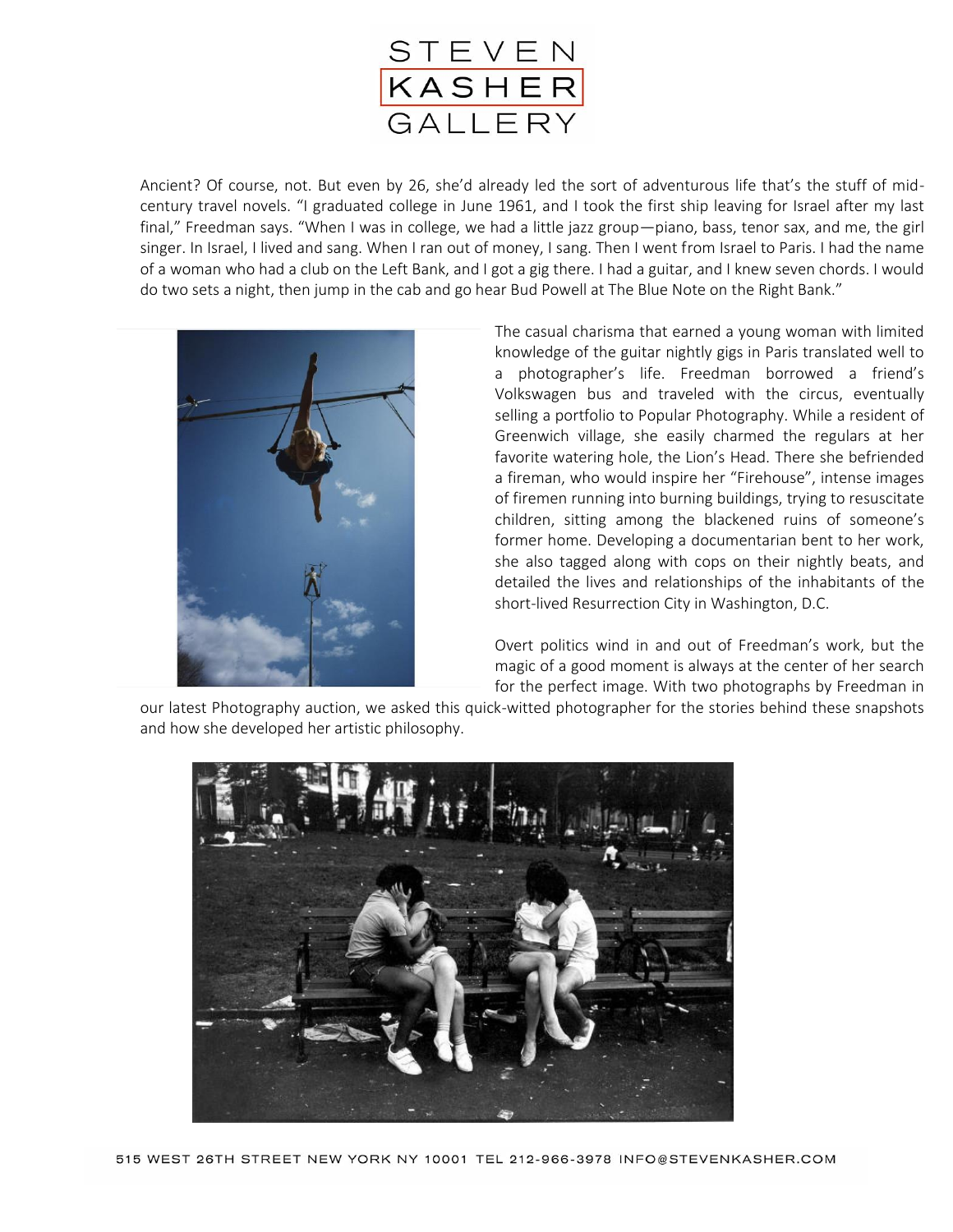

On Her Best Mentor: "I thought I would just teach myself so I wouldn't pick up other people's habits. My dog, Fang, was really my photo teacher because when you go down the street with a dog, they don't miss anything or anyone. He taught me to see."

On Her Early Inspiration: "In the beginning, my chief idol was W. Gene Smith, who did those great photo essays for Life: 'Country Doctor,' 'Nurse Midwife,' 'Spanish Village.' Also, André Kertész. I was walking down 5th Avenue—I was still working as a copywriter at the time—and Hallmark had a gallery on 5th, and that's where I saw my first Kertesz print. I remember it was of a side of a building with a wooden structure, and there was pigeon flying right in the corner. It was so… ah."

On the Future of Photography: I had to be dragged onto Instagram and Facebook, kicking and screaming, because I didn't want to contribute to the deluge. But the Lord suddenly struck me that I was just avoiding the social part, but suddenly it was driven home to me by a couple friends that I could be my own media, put up my own pictures. I've been on Instagram a little less than three months, and I can just put up anything I want for no reason. Facebook, also. You know, you get to vent and say things that are not that wise, but what the hell?